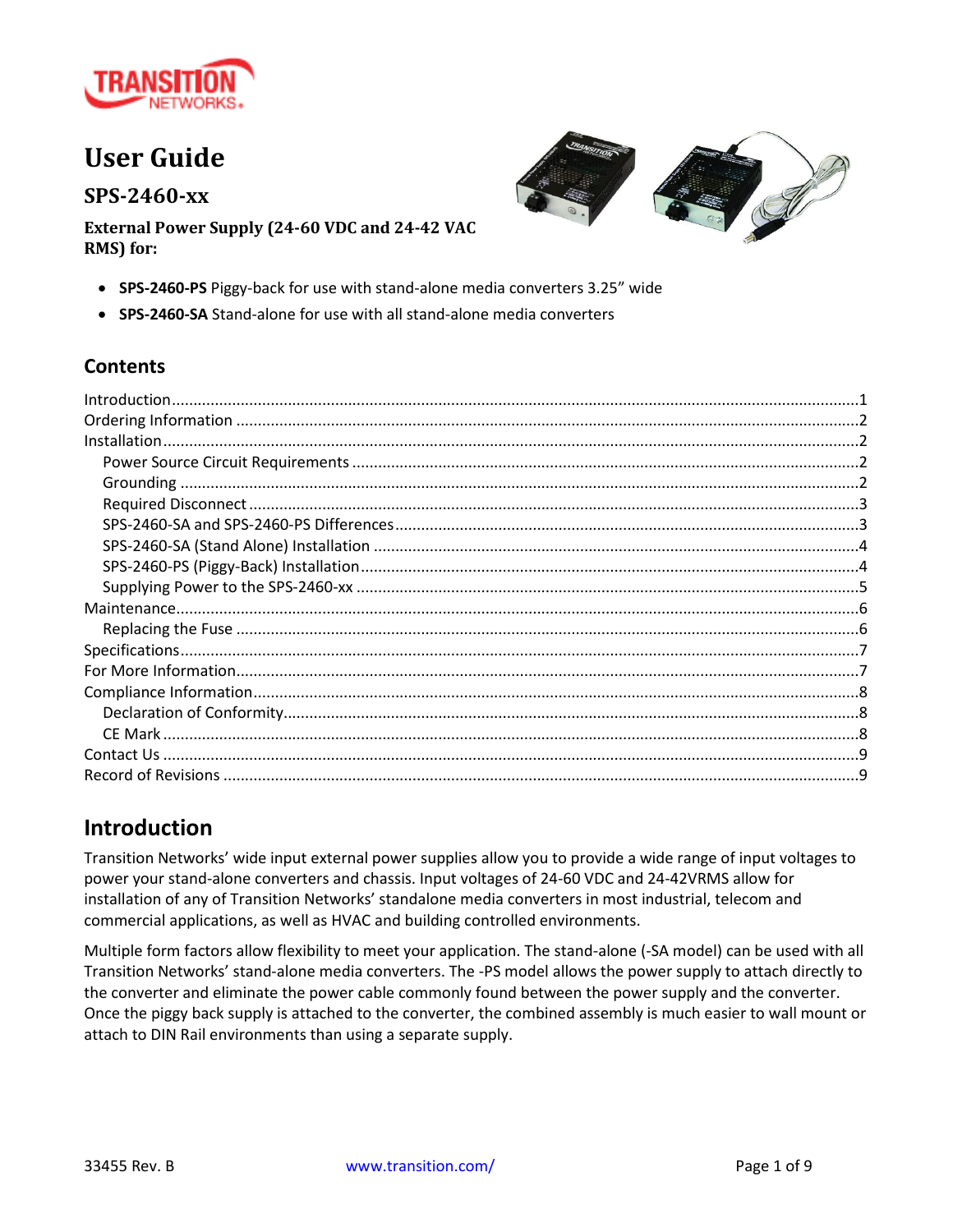## <span id="page-1-0"></span>**Ordering Information**

| <b>SKU</b>         | <b>Description</b>                                              |
|--------------------|-----------------------------------------------------------------|
| <b>SPS-2460-PS</b> | Piggy-back for use with stand-alone media converters 3.25" wide |
| <b>SPS-2460-SA</b> | Stand-alone for use with all stand-alone media converters       |

### <span id="page-1-1"></span>**Installation**

All Installation and service must be performed by qualified service personnel. Read and follow all warning notices and instructions marked on the power supply or included in the manual.

### <span id="page-1-2"></span>*Power Source Circuit Requirements*

The SPS-2460-xx power supply must be connected to a Safety Extra Low Voltage (SELV) circuit. The installer must first determine the circuit's characteristics (limited current, hazardous energy levels, etc.) and then install the power supply in accordance with local and national electrical codes.

## <span id="page-1-3"></span>*Grounding*

**WARNING**: The power supply has a provision for grounding. Equipment grounding is vital to ensure safe operation. The installer must ensure that the power supply is properly grounded during and after installation. Failure to observe this warning could result in an electric shock.

#### **Wire Size**

The wire size of the Protective Earth (ground) conductor should be greater than or equal to the wire size of the power source conductors. The power-source conductor wire size is installation dependent and sized to accommodate an acceptable voltage drop between the power source and the device terminal block. The SPS-2460-xx terminal block accommodates a #6 wire lug. A #6 wire lug typically terminates #16 - #20 wire, with #18 being the most common.

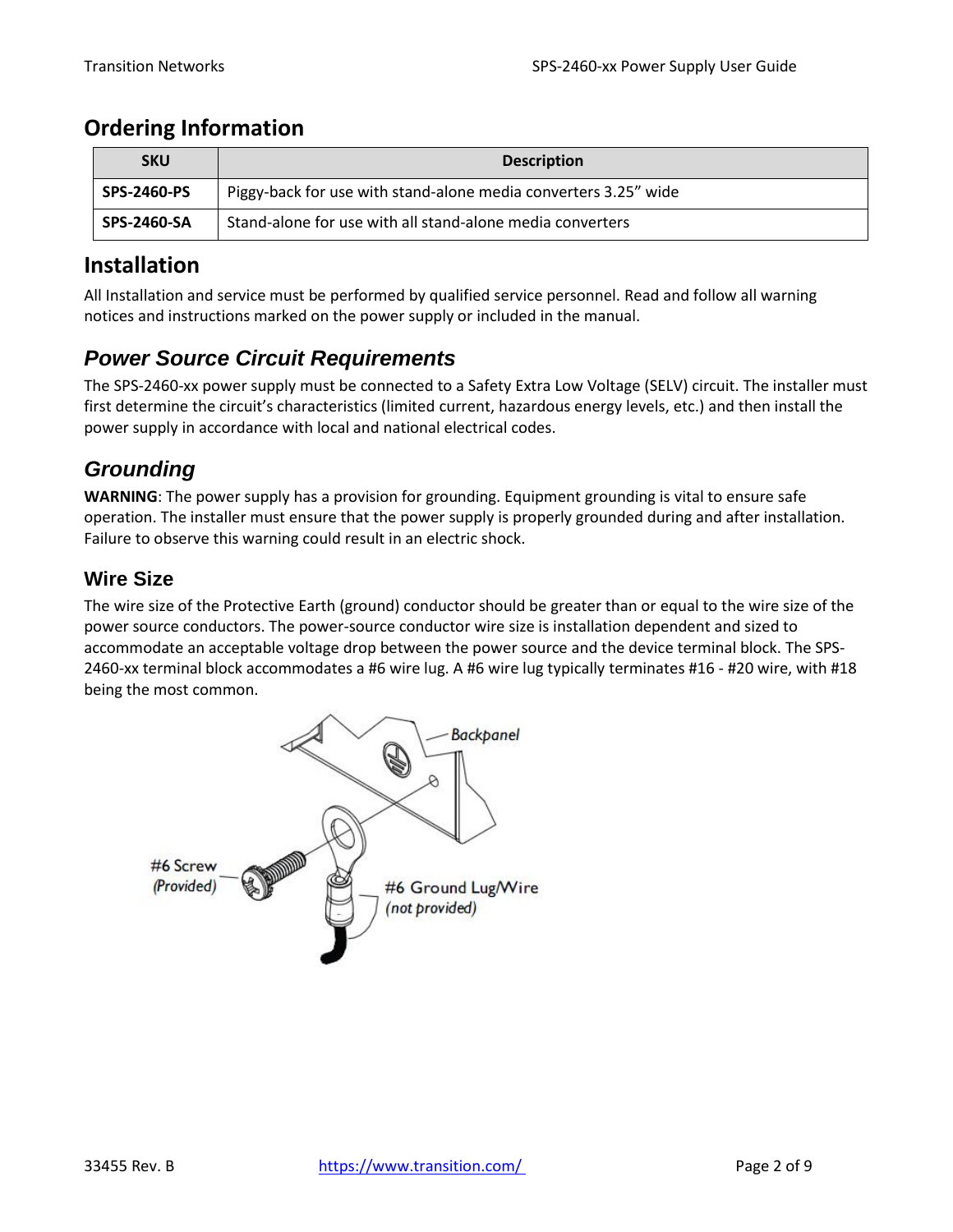### <span id="page-2-0"></span>*Required Disconnect*

WARNING: A readily accessible, suitable National Electrical Code (NEC) or local electrical code approved disconnect device and branch-circuit protector must be part of the building's installed wiring to accommodate permanently connected equipment. Failure to observe this warning could result in an electric shock, even death.

CAUTION: Ensure that the power source is NOT powered ON when connecting it to the SPS-2460-xx external power supply. Failure to observe this caution could result in damage to or failure of the SPS-2460-xx.

CAUTION: Wear a grounding device and observe electrostatic discharge precautions when installing or servicing the power supply module. Failure to observe this caution could result in damage to or failure of the power supply module.

## <span id="page-2-1"></span>*SPS-2460-SA and SPS-2460-PS Differences*

The SPS-2460-SA, SPS-2460-CC, and SPS-2460-PS are designed for two different types of media converters. Each has slightly different dimensions and each has the barrel connector in a different location to ensure that each power supply is used for the proper application. Note the differences between the devices below.

The **SPS-2460-SA** (shown below) is designed to plug into any style Transition Networks stand-alone media converter.



The **SPS-2460-PS** (shown below) is designed to mate with Transition Networks stand-alone media converters 3.25" wide.



Install procedures for both models are provided in the following sections.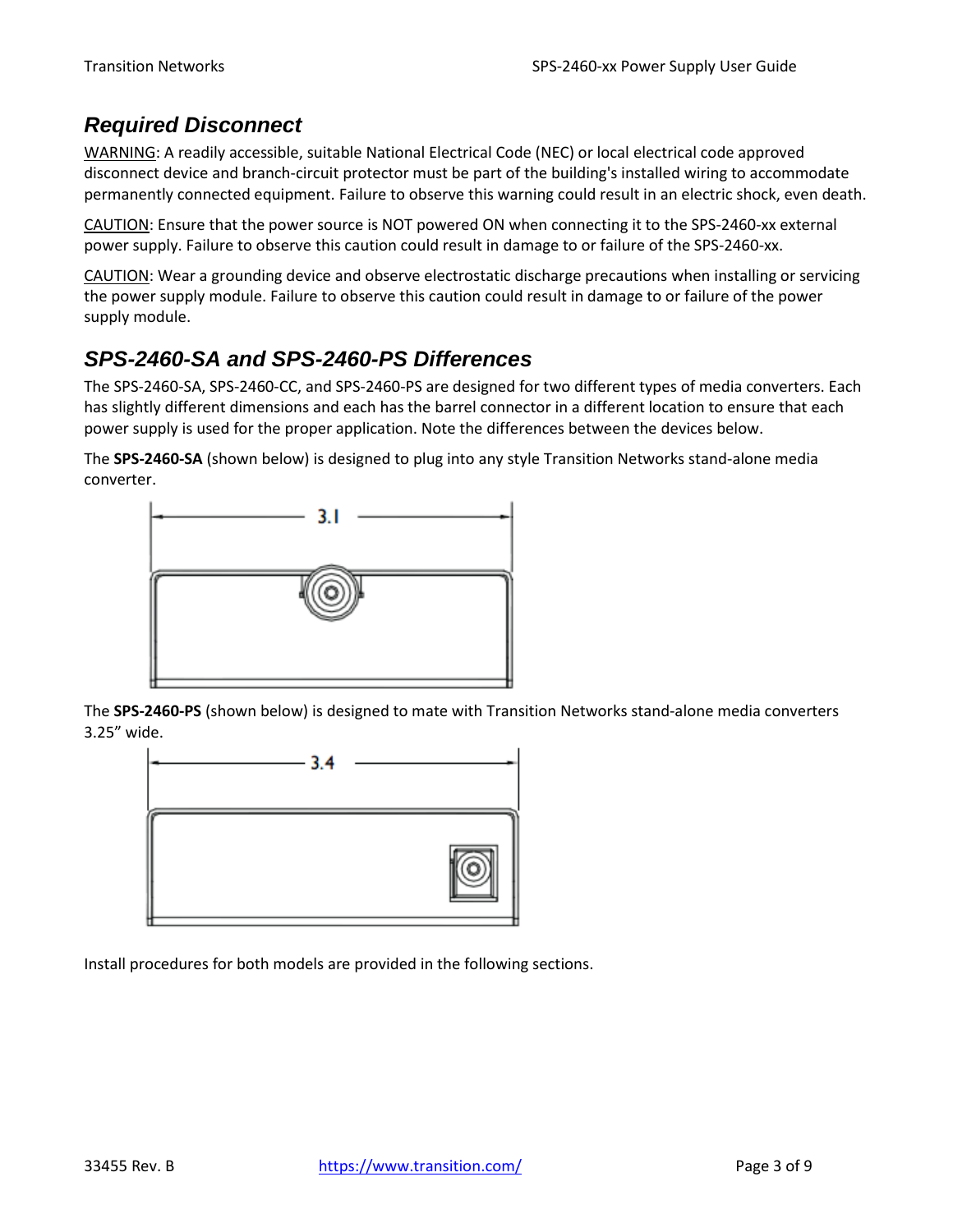## <span id="page-3-0"></span>*SPS-2460-SA (Stand Alone) Installation*

**Note**: All SPS-2460-xx external power supplies are shipped with four (4) rubber attached feet.

- 1. Place on any well-ventilated table-top or shelf with access to a power source with a range of 24-60 VDC or 24-42 VAC rms.
- 2. Connect the barrel connector on the SPS-2460-SA to the barrel connector of the media converter as shown below.



### <span id="page-3-1"></span>*SPS-2460-PS (Piggy-Back) Installation*

- 1. Remove the left-rear and right-rear screws from the media converter.
- 2. Connect the barrel connector on the SPS-2460-PS to the barrel connector of the media converter by sliding the SPS-2460-PS cover the rear of the media converter until the two devices connect. The screw holes on the left and right sides should align.
- 3. Secure the two devices together by reinstalling the screws removed in Step 1 into the screw hole on each side of the SPS-2460-PS power supply.

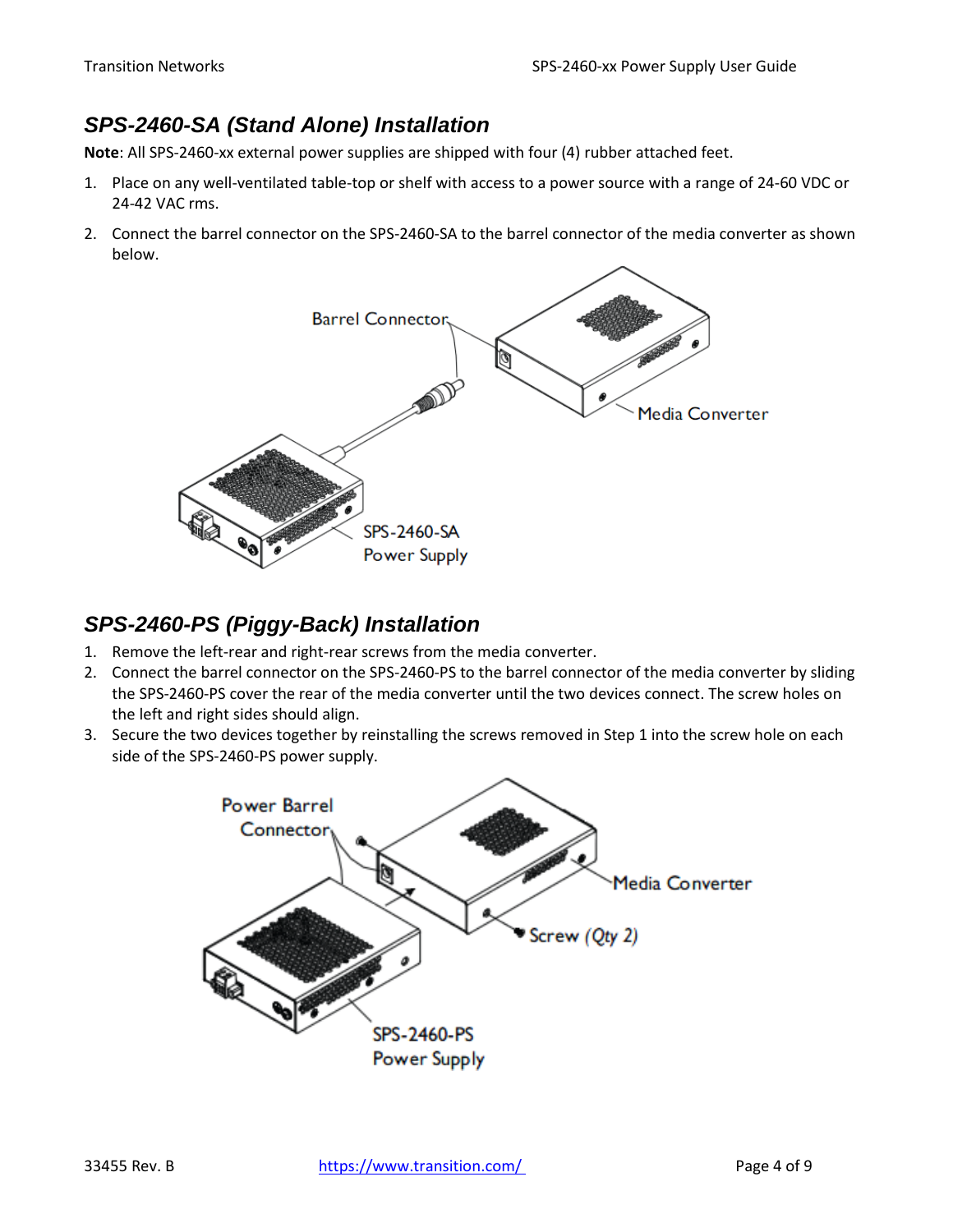#### <span id="page-4-0"></span>*Supplying Power to the SPS-2460-xx*

CAUTION: TURN OFF the main power source before making connection to the SPS-2460-xx external power supply. Failure to observe this caution could result in damage to or failure of the SPS-2460-xx power supply and any attached device.

WARNING: ONLY qualified person should connect power to the SPS-2460-xx power supply. Failure to observe this warning could result in an electrical shock or equipment damage.

To supply power to the SPS-2460-xx, see the drawing below and do the following:

- 1. Turn external power source OFF.
- 2. Connect the ground terminal of the power source to the ground terminal on the SPS-2460-xx power supply.
- 3. Connect the power wires to the DC (**+**) and (**-**) terminals on the main external power panel (note polarity).
- 4. Loosen the two screws on the keyed Euro block (Terminal block).
- 5. Insert the positive (+) power wire from the main power into the Euro block (note polarity on power supply) and tighten the screw to secure the wire.
- 6. Insert the negative (-) power wire from the main power into the Euro block (note polarity on power supply) and tighten the screw to secure the wire.
- 7. Orient the Euro Block as shown below and then insert it into the Euro Header on the power supply.
- 8. Tighten the two screws to secure the Euro block to the Euro header on the power supply.
- 9. Turn ON the external power source.

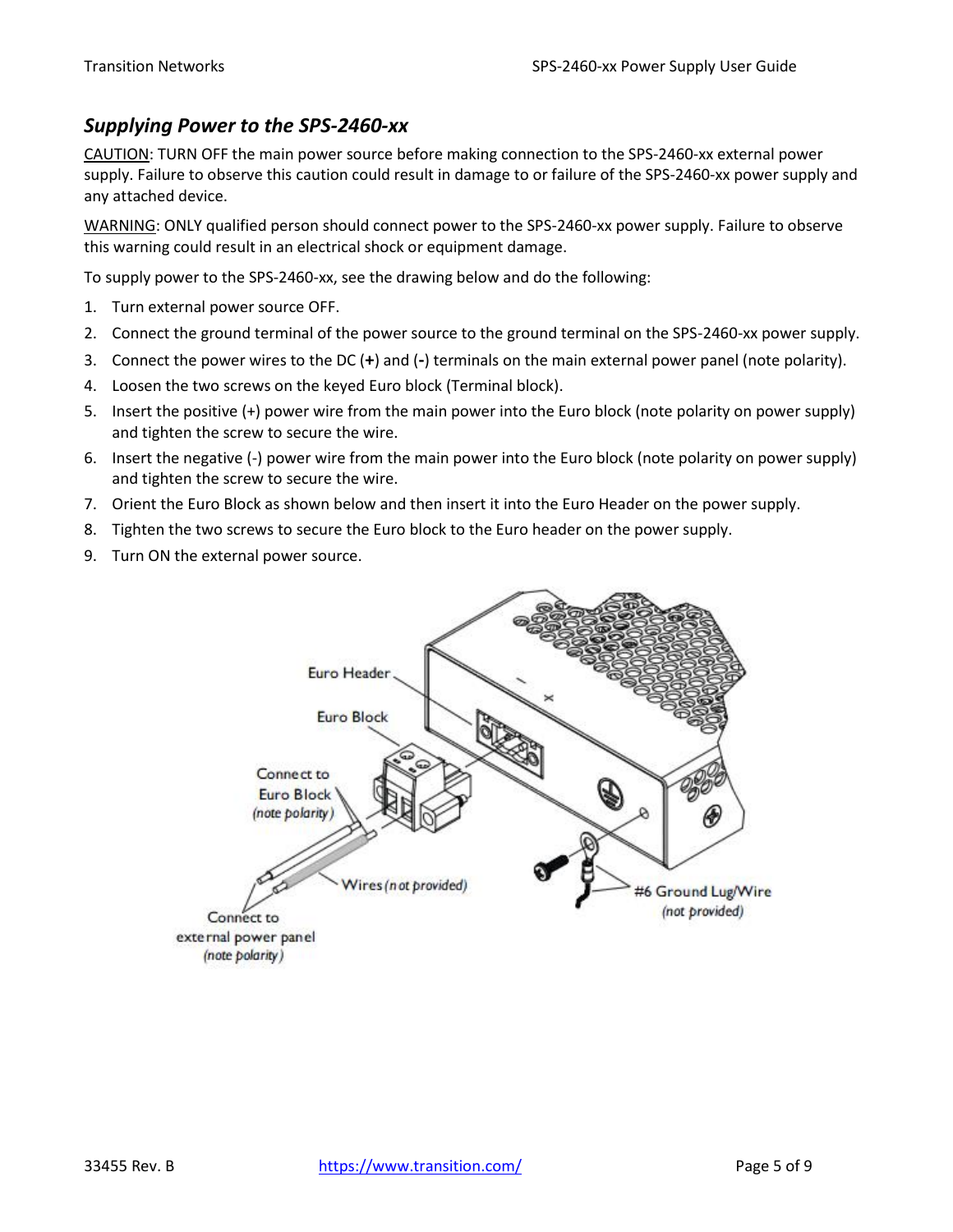# <span id="page-5-0"></span>**Maintenance**

## <span id="page-5-1"></span>*Replacing the Fuse*

CAUTION: The external power source must be TURNED OFF when replacing the fuse to the SPS-2460-xx external power supply. Failure to observe this caution could result in damage to or failure of the SPS-2460-xx power supply and any attached device.

Note: Replace the fuse only with one of the same size and rating. To replace the fuse in the SPS-2460-xx external power supply:

- 1. Ensure that the external power source is turned OFF.
- 2. Remove and retain the four (4) screws that secure the cover to the SPS-2460-xx power supply.
- 3. Carefully lift the cover from the SPS-2460-xx power supply.
- 4. Locate the Fuse on the SPS-2460-xx (see below).



- 5. Carefully remove the Fuse from the Fuse Holder shown above.
- 6. Install a same physical size and rated replacement Fuse in the Fuse holder.
- 7. Carefully reinstall the cover over the SPS-2460-xx power supply.
- 8. Reinstall the four (4) screws from Step 2 that secure the cover to the SPS-2460-xx power supply.
- 9. Power UP the external power source.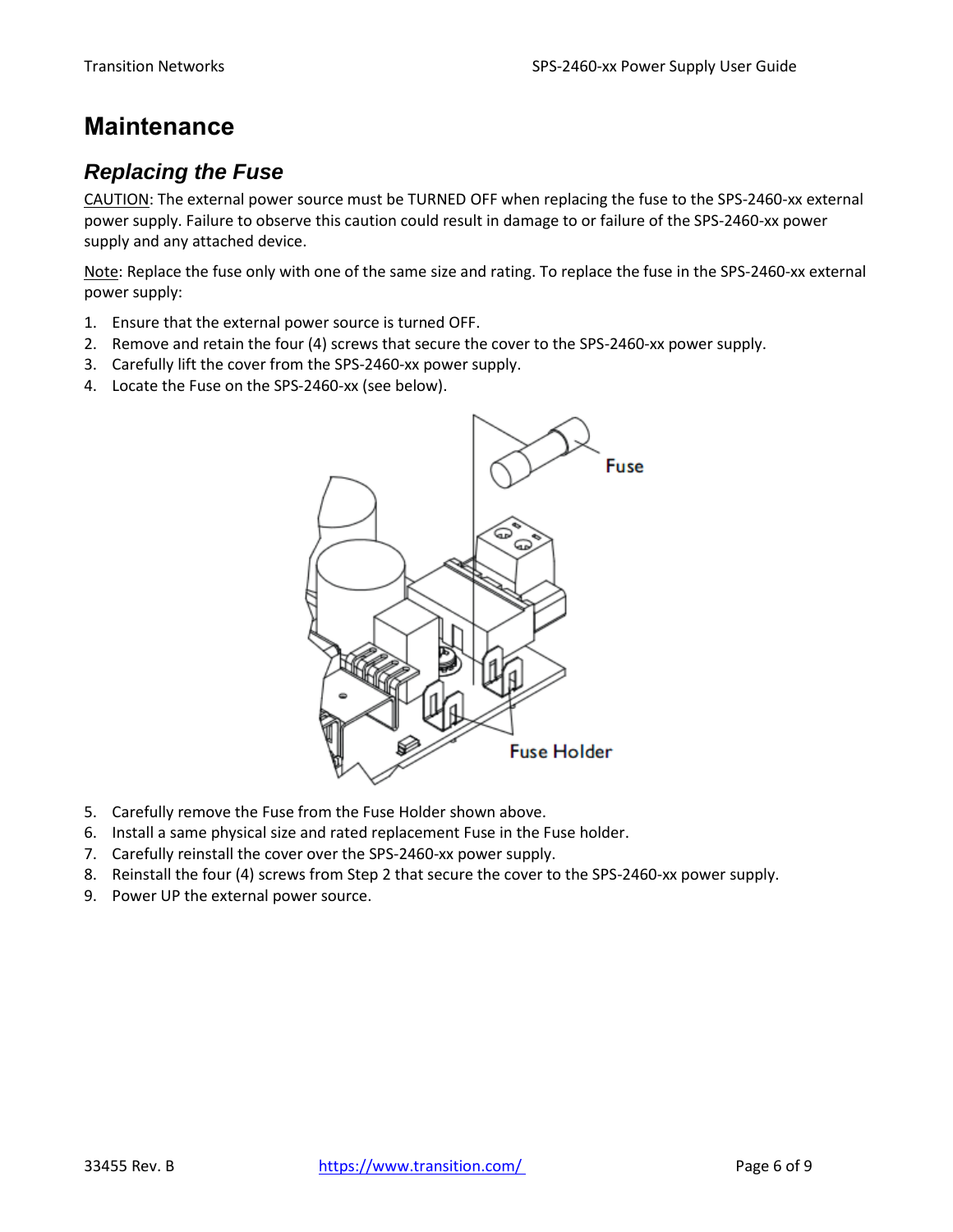## <span id="page-6-0"></span>**Specifications**

**Output Voltage**: 12.25 VDC Current: 1.0A **Load Regulation**: ±5% at 10% load to full rated load **Noise and Ripple**: ±40 mV peak-to-peak of output voltage **Output Voltage**: 12.25 VDC at 1.0 A maximum **Input Voltage**: 24 – 60 VDC; 24 – 42VAC RMS **Efficiency**: 80 % (typical) **Isolation Voltage** (Dielectric withstand) Meets IEC 950 for one minute 1500 VAC: Output/Input 1500 VAC: Input/Safety GND 1500 VAC: Output/CASE **Over Load Protection (OLP)**: When the average power rating exceeds 125%-150% of maximum power, output voltages reduced to a safe dissipation level; protects against short circuit of any output. **No Load Protection**: No damage to power supply when operating at no load **Transient Protection**: No voltage spike at power-on, power-off, or power failure **Dimensions**: *SPS-2460-SA*: Width: 3.75" [95 mm] Depth: 3.1" [79 mm] Height: 1" [25 mm] *SPS-2460-PS*: Width: 4.5" [114 mm] Depth: 3.4" [86 mm] Height: 1" [25 mm] **Power Consumption**: 3 Watts (max) @ 24 VDC input, 12.25 VDC output **Operating Tem**p: -20° to +65°C (-4 to +149°F) **Storage Temp**: -40 to +85°C (-40 to +185°F) **Humidity**: 5% to 95% (non-condensing) **Altitude**: 0 – 10,000 ft. **Weight**: 1 lb. [0.45 kg] **MTBF**: greater than 250,000 MIL-HDBK-217F hours at 25ºC (77ºF) greater than 687,500 Bellcore hours at 25ºC (77ºF) **Compliance**: CISPR/EN55022, Class A, FCC Class A **Warranty**: Lifetime

# <span id="page-6-1"></span>**For More Information**

Other related manuals are listed below.

- Product Documentation Postcard, 33504 (shipped with each media converter)
- M/GE-PSW-xX-0x User Guide (33398)
- WMBS, WMBL, WMBP, & WMBM Wall-Mount Brackets Install Guide (33393)
- Release Notes (firmware version specific)

For Transition Networks Drivers, Firmware, etc. go to the Product Support webpage at <https://www.transition.com/support/product-support/> (logon required).

For Transition Networks Application Notes, Brochures, Data Sheets, Manuals, etc. go to <https://www.transition.com/support/library/> (no logon required).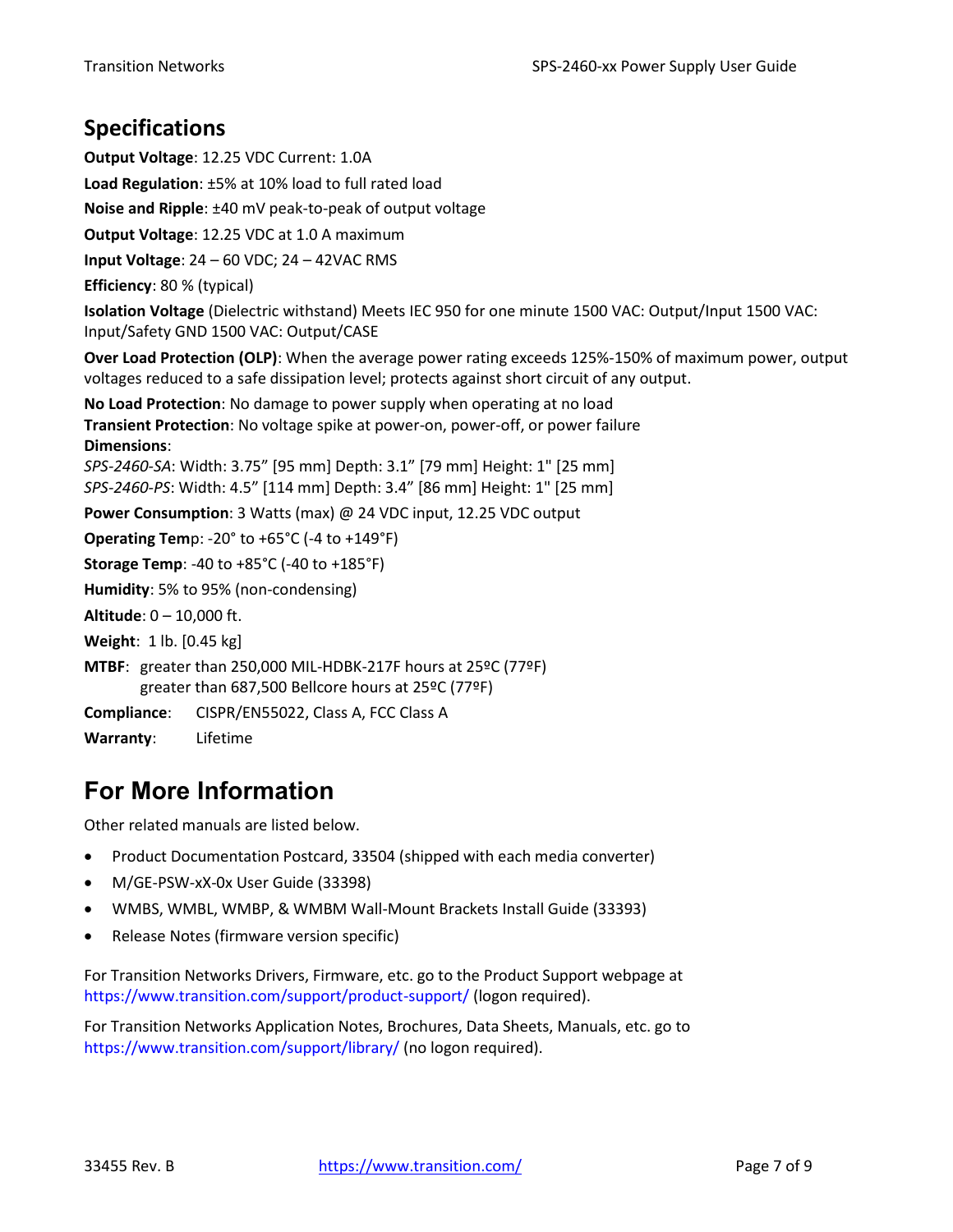## <span id="page-7-0"></span>**Compliance Information**

#### <span id="page-7-1"></span>*Declaration of Conformity*

| <b>Declaration of Conformity</b>                                                                                                                                                                 |                                      |                                                         |        |  |  |
|--------------------------------------------------------------------------------------------------------------------------------------------------------------------------------------------------|--------------------------------------|---------------------------------------------------------|--------|--|--|
| Transition Networks, Inc.<br>Manufacture's Name                                                                                                                                                  |                                      |                                                         |        |  |  |
| 10900 Red Circle Drive, Minnetonka, Minnesota 55343 U.S.A.<br>Manufacture's Address                                                                                                              |                                      |                                                         |        |  |  |
| Declares that the products:<br><b>SPS-2460</b>                                                                                                                                                   |                                      |                                                         |        |  |  |
| Conforms to the following Product Regulations:                                                                                                                                                   |                                      |                                                         |        |  |  |
| FCC Part 15 Class A, EN 55032:2010, EN 55024:2010<br>Directive 2014/30/EU, Directive 2015/863/EU<br>Low-Voltage Directive 2014/35/EU<br>IEC /EN 60950-1:2006+A2:2013<br>2011/65/EU EN 50581:2012 |                                      |                                                         |        |  |  |
| With the technical construction on file at the above address, this product carries the<br><b>CE Mark</b>                                                                                         |                                      |                                                         |        |  |  |
| I, the undersigned, hereby declare that the equipment specified above conforms to the above Directive(s) and Standards(s).                                                                       |                                      |                                                         |        |  |  |
| Minnetonka, Minnesota<br>Aug 4, 2020                                                                                                                                                             | Stephen anderson                     |                                                         |        |  |  |
| Place<br>Date                                                                                                                                                                                    | Stephen Anderson<br><b>Full Name</b> | Silemature<br>Vice President of Engineering<br>Position | 28141B |  |  |

#### <span id="page-7-2"></span>*CE Mark*

#### **FCC Regulations**

This equipment has been tested and found to comply with the limits for a Class A digital device, pursuant to Part 15 of the FCC rules. These limits are designed to provide reasonable protection against harmful interference when the equipment is operated in a commercial environment. This equipment generates, uses and can radiate radio frequency energy and, if not installed and used in accordance with the instruction manual, may cause harmful interference to radio communications.

Operation of this equipment in a residential area is likely to cause harmful interference, in which case the user will be required to correct the interference at the user's own expense.

#### **Canadian Regulations**

This digital apparatus does not exceed the Class A limits for radio noise for digital apparatus set out on the radio interference regulations of the Canadian Department of Communications.

Le présent appareil numérique n'émet pas de bruits radioélectriques dépassant les limites applicables aux appareils numériques de la Class A prescrites dans le Règlement sur le brouillage radioélectrique édicté par le ministère des Communications du Canada.